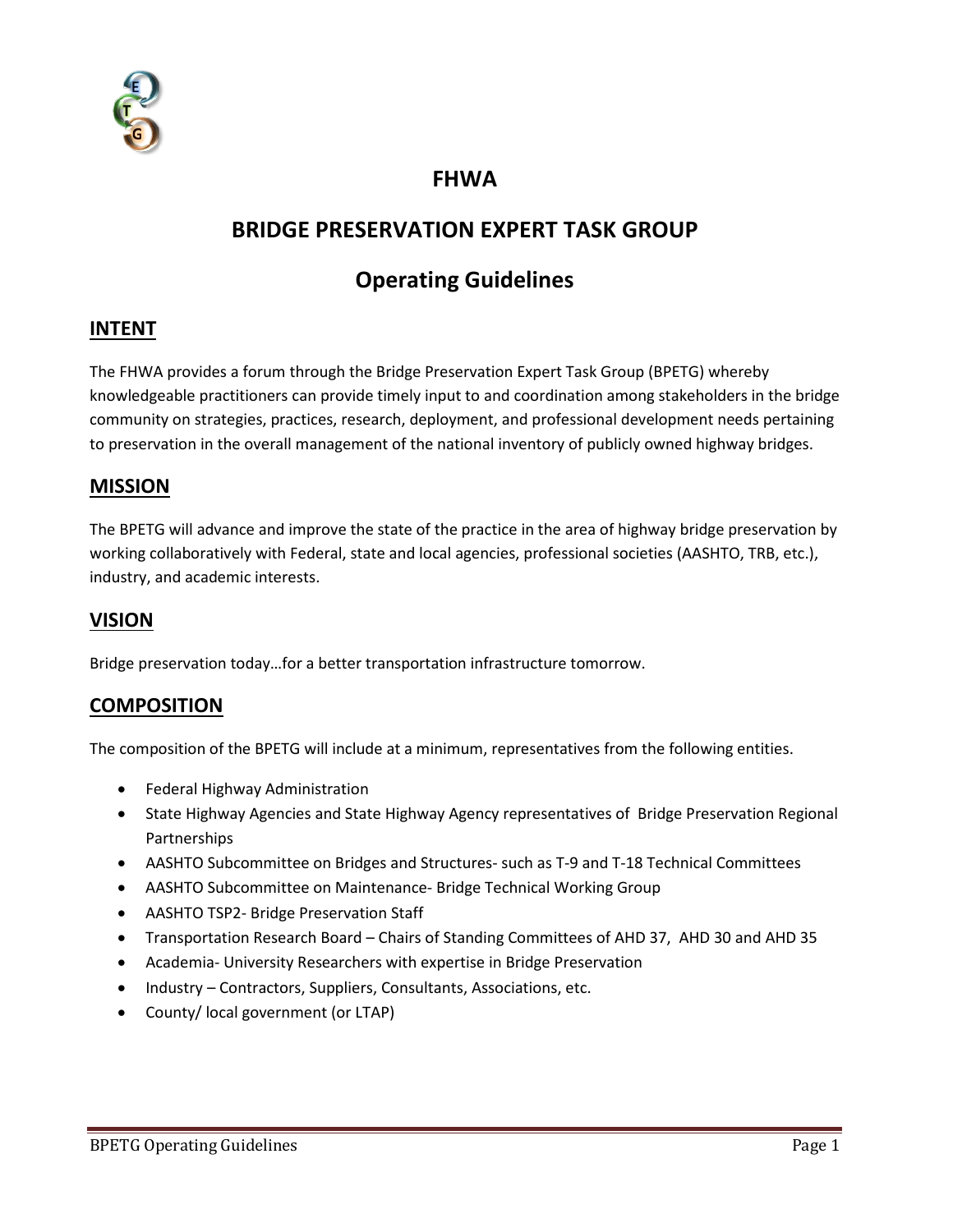

It is anticipated that the BPETG will conduct one face to face meeting and three quarterly web meetings each year. Efforts will be made to coordinate the ETG's face to face meeting with one of the regional partnership's annual meeting. Monthly conference calls or webinars may be held as required during the year for the entire group or for subcommittees /task forces which may be organized. The FHWA will have the responsibility for determining meeting venues.

# **GOALS**

- 1. **Provide guidance on effective bridge preservation strategies** for increased service life of highway bridges to support the national economy and quality of life for users
- 2. **Promote bridge preservation as a component of asset and performance management** by demonstrating the need and benefits of adequate funding for preserving existing infrastructure
- 3. **Advise and assist in developing educational materials on bridge preservation** strategies, materials, technologies and specifications
- 4. **Foster a collaborative environment that encourages research and innovation** by identifying gaps and supporting an outcome-driven work plan that reflects a balanced and prioritized consideration of research, policy, program development, and deployment initiatives

# **ORGANIZATIONAL STRUCTURE**

The BPETG is comprised of volunteers, and each participant will have an individual voice in all activities. It is expected that each member will act as a bridge preservation champion for their respective stakeholder affiliation, and as such disseminate information back to their group. Leadership for the BPETG will be provided by an FHWA member, with a co-chair position that will be filled by a state DOT member from AASHTO SCOBS or AASHTO SCOM appointed by FHWA, on a rotating 2-year term basis. The Co-Chairs will have the authority to organize subcommittees, task forces or work groups, assigning tasks as necessary to carry out the mission of the BPETG.

Members from academia and industry will be appointed for three year terms by the chair, with a possible reappointment.

#### **COMMUNICATION MECHANISMS**

BPETG participants will be contacted and updated on meetings, activities, solicitations for agenda items by the leadership. Minutes will be recorded for each formal meeting and distributed to participants in draft form for their input and approval. The approved meeting minutes will be posted on appropriate public websites as determined by FHWA. Any participant concerns should be directed to the attention of the BPETG leadership.